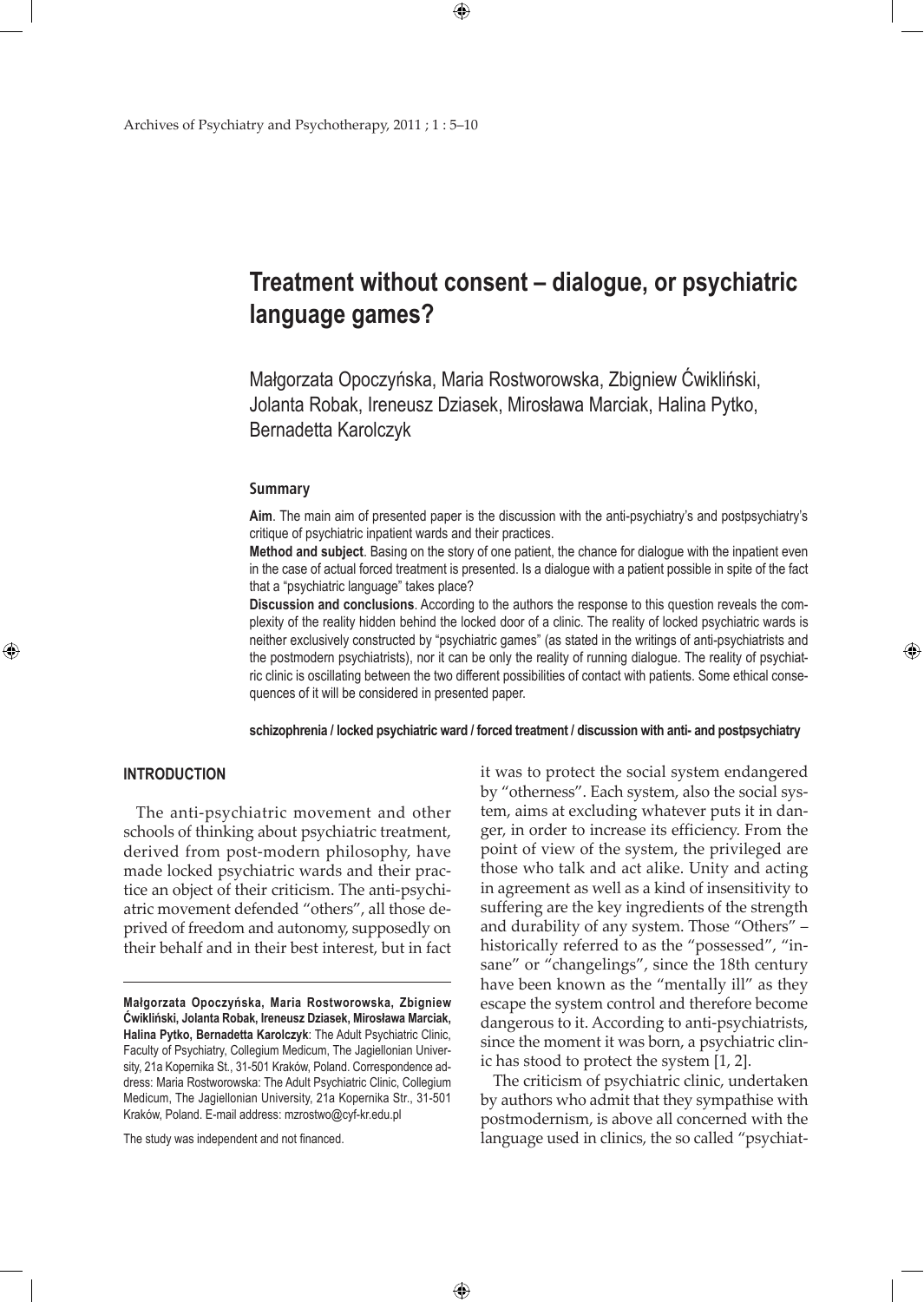ric language games", and the reality constructed by it. Modernism of psychiatric and psychotherapeutic practice, as these are the terms used, is above all based on a clear division of authority: on the one hand, there is medical personnel with its specialist knowledge, expertise in health, illness and treatment process (expert at what is good for patients), and on the other hand a patient, seen as a laymen who is expected to simply become subordinate. The "psychiatric language games" not only "deprive of mind and speech" all those who are diagnosed as mentally ill but additionally, they stigmatise these people and exclude them from a healthy discourse [3].

The aim of this paper is to discuss this subject area from the point of view of a team working in a locked psychiatric ward. Based on a casuistic description, we will present the dilemmas facing a team treating a patient without his consent. Is a dialogue with a patient possible in spite of the fact that a "psychiatric game" takes place?

#### **Casuistic description**

⊕

Łukasz, a holder of a number of university degrees (including a degree in psychology) has lived in London for a few years. He was financially independent, having worked consecutively as a teacher, tutor, barman, and a waiter in highend restaurants. He changed jobs frequently and found it easy to find work. His situation turned unexpectedly a few months before returning to Poland. He lost his job and his flat, fell into debt and spent most of his time trying to find work, without much luck. Finally, he ended up wondering the streets of London with a laptop under his arm. He stopped getting in touch with his family or his cousin, who also lived in London, because – as he explained later – he had no money for telephone calls. His parents, first anxious and then frightened by the news they had from London, and by the decreasing frequency of phone calls from their son; the news that he had no work, no place to live and his debt was growing, started an intensive campaign to make him return to Poland. Even back then, they were very concerned about his health, so they also consulted a psychiatrist in a psychiatric clinic. When, after many attempts, they managed to get in touch with Łukasz and persuade him to

return to Poland, they were in no doubt that he was mentally ill. They thought he was unrecognisable: he lost a lot of weight, neglected his appearance, told them that he lived in a few parallel realities at the same time, that he was controlled from the "top", that he was burnt by electricity and had stones thrown at him. He tried to calm his parents down to say that his life was run by higher forces. He could not understand his family's fears and did not share their conviction that he should see a psychiatrist. Łukasz thought that he was entirely healthy and he explained his financial difficulties by the fact that he had no money to repair his glasses, and as he had worked in one of London's top restaurants, smart appearance was one of the main requirements for the job.

Because his parents could not make him undertake treatment and were becoming increasingly concerned for his life – one day for example he sat practically in the street – which made his parents think that in a physical sense he did not care whether he was alive or dead – and so the family began to try to get treatment for him in a psychiatric clinic, without his consent. They have tricked Łukasz, as his uncle promised to finance his return to London, in exchange for a consultation in a psychiatric clinic, and so this is how the family managed to bring him to the outpatients psychiatric clinic.

In the clinic, Łukasz refused to talk to a psychiatrist but he agreed to talk to a psychologist, and during the conversation he maintained that he was mentally healthy. The psychologist did not think that, under the circumstances, treatment without consent was justified and he shared his opinion with the psychiatrist.

A few days later, with the growing fear for their son's health and life, and facing increasing helplessness in their attempts to persuade him to seek help, the parents have again managed to bring Łukasz to the psychiatric out-patient clinic, with Łukasz's consent. Having examined him, the psychiatrist has made a decision to treat Łukasz without his consent in a locked psychiatric ward, based on the Mental Health Act of 19 August 1994.

As a patient, Łukasz accepted the doctor's decision full of ambivalent feelings and judgments. He interchangeably declared his consent to treatment and then withdrew it. Eventually,

Archives of Psychiatry and Psychotherapy, 2011 ; 1 : 5–10

⊕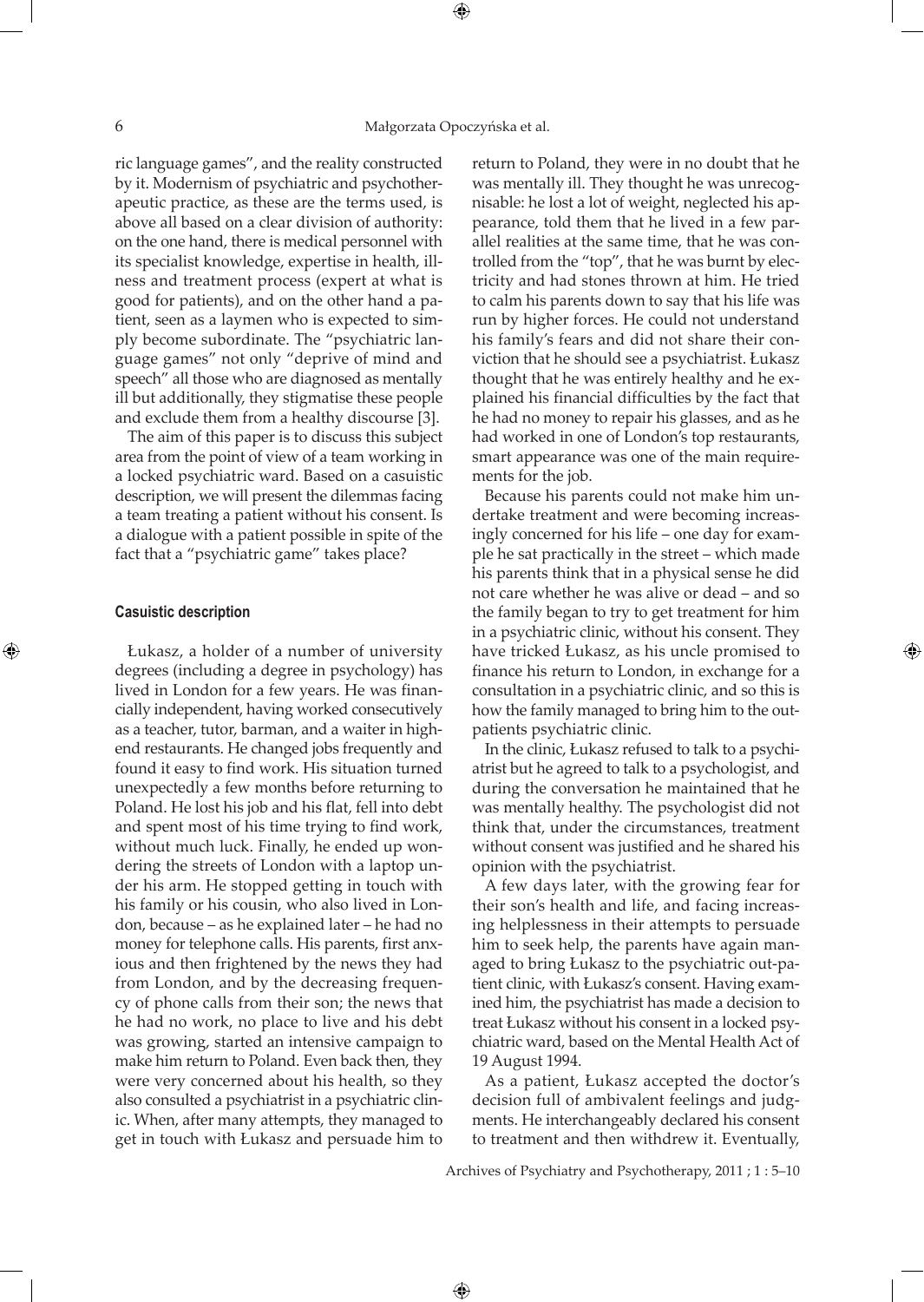⊕

he maintained that he was mentally healthy, and he does not consent to the rigour of treatment in a locked door ward. He also made it known that he would leave the ward should any opportunity present itself.

Finally, based on Article 23 of Mental Health Act, the decision was made to treat Łukasz without his consent. At a session attended by Łukasz, accompanied by a doctor and two psychologists, the judge ruled that the decision was justified and Łukasz was to be treated in a locked psychiatric ward.

Łukasz remained in a locked ward for the following ten days. He obeyed its rules and regulations passively and was discharged at his own request. Because the circumstances that committed Łukasz in the first place were no longer there, the psychiatrist discharged Łukasz from the ward, even though he did not share his view that the continuation of hospital treatment was unjustified. After the discharge from the hospital, Łukasz attended a few visits he previously agreed with his doctor. The latest information that the psychiatrist managed to obtain from Łukasz's family is that he went to England for a few months, in spite of the fact that he left for England ill; he did not follow any treatment and was recently brought to a hospital by the police because of his aggressive behaviour. He was admitted to a psychiatric ward but escaped from there. Finally, he has returned to Poland on his own accord and has been admitted to a psychiatric hospital.

⊕

# **Psychiatric language games, or dialogue with the patient?**

The case described here will be now provided with a commentary in order to answer the question asked above. It must be emphasized that the patient's story has been told and commented on one-sidedly by the members of his therapeutic team, and it would probably be told differently if it were discussed by the patient.

Is the reality of a locked psychiatric ward a constructed space, as the anti-psychiatrists and postmodern psychiatrists have it, by "psychiatric language games"? If so, is a dialogue with patients possible at all in the space dominated by "psychiatric games"? The response to these

questions is far from being unequivocal, as it reveals the complexity of the reality hidden behind the locked door of a clinic. What goes on behind this door is on the one hand, the "psychiatric game" and on the other, in spite of the game or against it, there are attempts in undertaking a dialogue. Some of the aspects of this complex reality and its consequences will be considered below.

## **Non-dialectic interchangeability or co-existence (?) of psychiatric games and dialogue**

As soon as a person enters a locked psychiatric ward she or he becomes a patient rather than just a person of rather unidentified identity, as seen from the third person's perspective, that she or he was a few moments before. A person treated without consent becomes a patient against her or his will, subordinate to the will of the doctor who makes treatment decisions. Once the decision is made that this is the role that the person has to take, she or he is literally seen as a patient by others; the external identity takes over the internal feeling of who the treated person really is. The first manifestation of this "taking over" is the fact that once a person becomes a patient without consent, she or he has to face up to a number of expectations, most of which are about making the individual subordinate to the rules and regulations of the treatment system. In the case described here, Łukasz was immediately expected to follow the hierarchy of authority and operating rules of the system that he was now a part of, against his will; more specifically he had to follow the established schedule, meal times, medication times, conditions of accommodation which meant that he could not decide who he shared his bedroom with, orders to remain in the ward at all times, to inform the medical personnel of any intention of leaving the ward, the duty to participate in the community meetings and other forms of individual and group therapy and also to undergo tests recommended by his psychiatrist. The key to the ward is a symbol of hierarchy followed in the locked psychiatric ward, and of the related rights and duties: it is held by all members of the therapeutic team but by none of the patients. The symbolism of a key (according to W. Kopaliński's "Dic-

Archives of Psychiatry and Psychotherapy, 2011 ; 1 : 5–10

 $\bigoplus$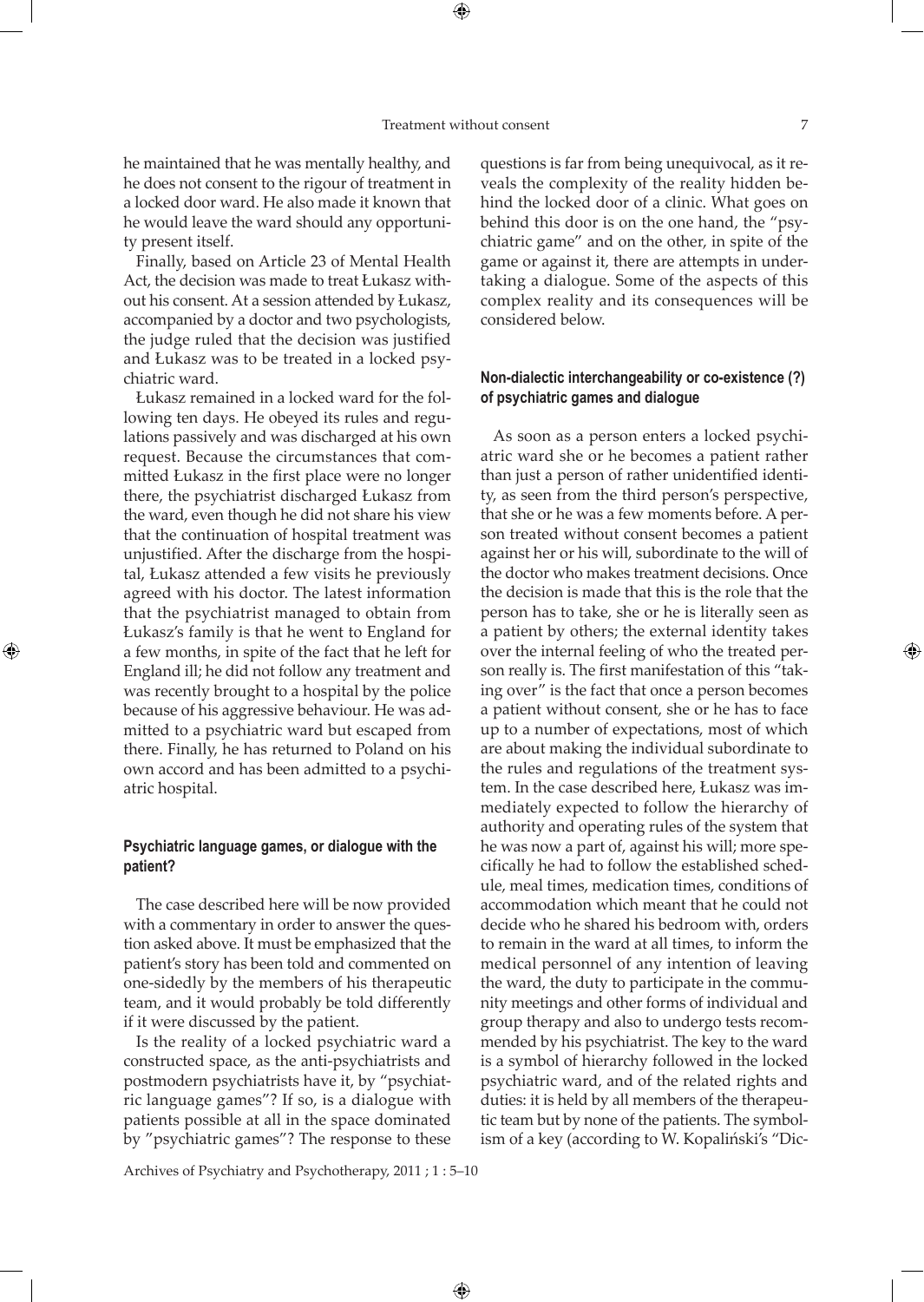⊕

tionary of Symbols" a key is a symbol of authority, supervision, order, initiation, knowledge, deliberation and of phallus; the key to paradise, eternal life) emphasises even further the division of authority behind the locked door of psychiatric clinics [4].

On the other hand, from the very beginning of his hospitalisation, the psychiatric team undertook the dialogue attempts with the patient treated without consent. An important part of these attempts was inviting Łukasz and his family to participate in the so-called family consultation [5]. The invitation is not a euphemism here: both Łukasz and his family could either accept or reject the proposal. Also the way the consultation was held and the subject of conversation depended on the patient and his family: the therapist who began the meeting, previously uninvolved in Łukasz's treatment process (and in this sense in a way from "outside of the system") asked the persons participating in a meeting if they wanted to share their own understanding of this situation with the therapeutic team. The conversation was to be an opportunity to undertake dialogue for people who experience and understand the world differently and in this sense, everyone is an expert of their own perspective on the world. The conversation that took place during the consultation was a conversation between various experts, none of whom held the key to the reality as it really is or as it should be. The medical perspective, which dominates the psychiatric ward was suspended for the time of consultation, and replaced with other individual perspectives, such as this one expressed by Łukasz: "Even if health represents the highest value from the point of view of my family and doctors, and even if according to them my own health is in danger, and in order to protect it I must be deprived of the right to other values, something else is of the highest value to me. Just as it used to be for my father: he never underwent treatment for alcoholism, in spite of the fact that I begged him, asked him and tried to convince him to do so".

## **The ambiguity of realities behind the locked doors of clinics.**

Another aspect of the reality described here is the difficulty (impossibility?) to decide whether what goes on is a "psychiatric game" or an attempt to run a dialogue with the person who is being treated. Both a dialogue and a game require an involvement of at least two parties. Each of them decides independently on a dilemma expressed in the question: do I participate in the game I am made to play, or am I holding a conversation; additionally the answer to the question is not given once and for all but it may be changing, sometimes from one moment to another. And the intentions of the people involved in the game or the dialogue, as the case may be, are often difficult to interpret explicitly. It may happen that what is experienced as an attempt at a dialogue from the perspective of a therapeutic team might be, on a part of a patient, understood as a game (strategy), which is to lead the system to an overall win. Often what is consciously intended by a therapeutic team as an attempt at a dialogue, in which a patient is to be treated as a partner, turns into an unconscious attempt at pressurising the patient to undertake treatment.

This ambiguity can be well illustrated by the following episode of Łukasz's stay in the ward. After a long hesitation, the therapeutic team agreed to Łukasz's presence in the court session taking place outside of the clinic. On the one hand, as the decision was risky, because Łukasz made his intensions to run away from the ward given the first opportunity absolutely clear, what one could see here is an approach leaning towards a dialogue with the patient, and the respect of the other person. On the other hand, however, as decided by the therapeutic team, Łukasz was escorted to the court building by three team members, just in case, as it was said at the time, he wanted to run away – and this is already a part of a "psychiatric game". Trusting a partner, and there is no point to even mention it, if you can anticipate his or her behaviour, which is a necessary condition for beginning a dialogue, has not emerged from the team's decision. It is the lack of trust which put the "psychiatric game" into motion, since as many as three team members accompanied Łukasz on the way to the court building (by the way, here is a missing piece of a puzzle that we are not even trying to solve: Łukasz did indeed try to run away on his way back from the court, he was stopped and escorted to the clinic. Would he run away

Archives of Psychiatry and Psychotherapy, 2011 ; 1 : 5–10

 $\bigoplus$ 

⊕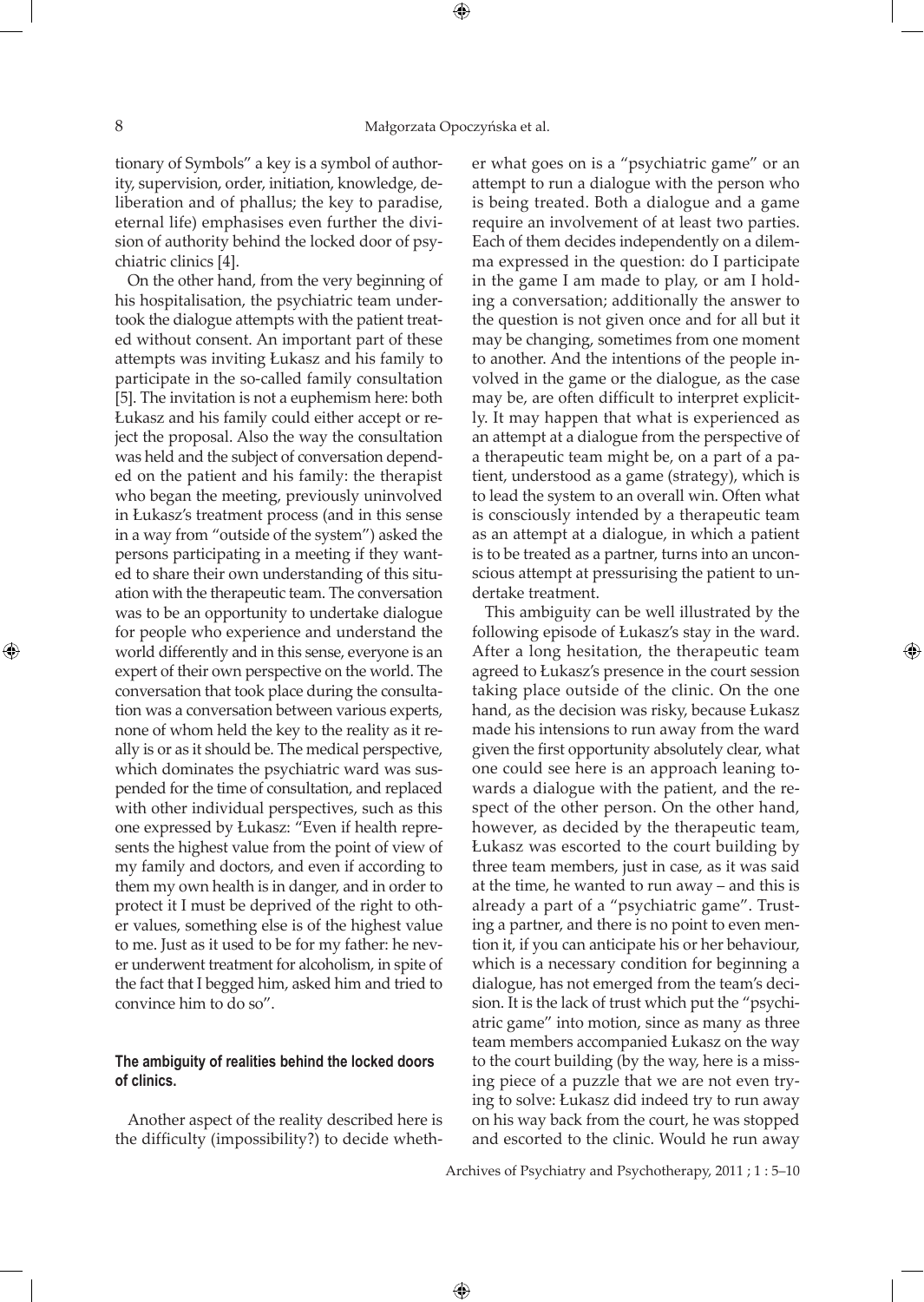if not for the game with its underlying lack of trust and fear?).

One more episode illustrating the ambiguity of reality behind the locked door: when the justification for the forced treatment in a psychiatric ward was no longer there, Łukasz addressed his doctor with a request to be discharged. The psychiatrist agreed, although he did not think Łukasz's decision to be right. Was the doctor's consent to discharge the patient an expression of his dialogue approach, as we wish to think, or was it a part of a "psychiatric game" – after all the Mental Health Act clearly states when and in what circumstances the doctor can rightfully hold a patient in a psychiatric ward, without her or his consent (even the expression used in this context "the doctor's consent to discharge the patient" emphasize the ambiguity that is meant here).

#### **Discussion**

⊕

The interchangeability of "psychiatric language games" and attempts at a dialogue with a patient reveals an overlap of two different realities and two ethics, understood as principles of actions, behind the locked doors of psychiatric clinics.

The reality of a dialogue is an unpredictable world, which cannot be pre-arranged; the world dominated by questions about how to establish a relationship with a patient; shall we try to do so at all, and if we do, then what is it in the name of? It is the world of not one answer but at least two. A one-sided approach is inevitably ambiguous in this world, also ethically ambiguous. In the reality constructed by dialogue, none of the parties that remain in relationship with each other can legitimately know anything better (especially what is good and what is not); both parties are in a similar situation: they are trying to enter into a relationship with another human being, although they do not know what will come out of it. None of the answers to "what for?" question explains these attempts. The interests external to the relationship contradict the idea of a dialogue. When one of the parties knows what they want to achieve, a dialogue can not happen. It is just the way to resist what the other person has to say. What is ethical is what serves

the purpose of building a relationship. Good, as one hopes, simply happens as the relationship goes on [6, 7, 8, 9].

The reality of "psychiatric language games" is sanctioned by medical knowledge, treated as objective by the Western culture, which is still dominated by the Enlightenment mentality. The world of "psychiatric games" is the world "seen from the top" , based on "objective knowledge", established hierarchies and pre-arranged systems of hierarchically arranged rights and duties. It is the world of ready-made (but only seemingly so if one were to analyse them) answers, specified standards and procedures. It is the world of objective order of values, where life and health, understood merely as the lack of clinical symptoms, are the highest good. Whatever serves health is good, and for this value other values can be sacrificed, such as freedom for example.

These two overlapping realities of locked psychiatric wards have different corresponding possibilities and limitations. In the world constructed by dialogue a relationship is possible but so is the breaking of it. Each relationship is unavoidably ambiguous – on the one hand it is about getting close, on the other, about the distance which makes the relationship possible (without a distance it would be nonsensical to talk about relationships as they necessarily involve the presence of two distinct parties). By entering into a relationship with a patient one risks entering into the otherness: what can happen is not exactly what one wants to happen. Uncertainty and unpredictability are the price of a relationship.

In the world created by "psychiatric language games" one does not risk meeting the other but the same. The certainty inherent in the participation in a "language game" comes from the predictability of the world, which reveals in front of us what our game has already predicted. In the world of "psychiatric games" we see what we have anticipated to see. The game brings about the world which exists as long as the authority of those who have called it into being exists. A therapist, involved in a psychiatric game with a patient, can count on the fact that the patient will follow her or his recommendations, but she or he will have to consider, that the patient will be subordinate only as far as the therapist's au-

Archives of Psychiatry and Psychotherapy, 2011 ; 1 : 5–10

 $\bigoplus$